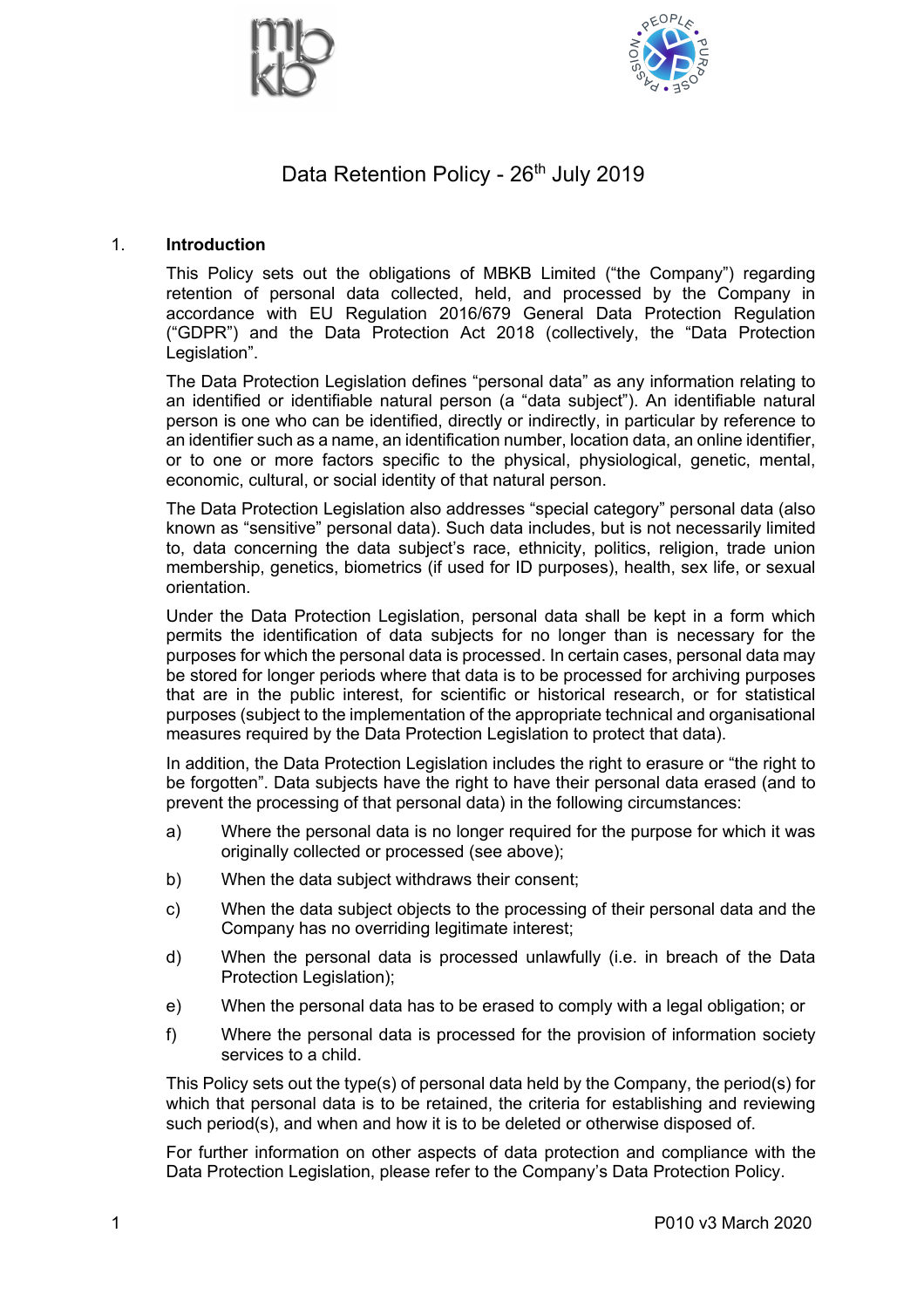



# 2. **Aims and Objectives**

- 2.1 The primary aim of this Policy is to set out limits for the retention of personal data and to ensure that those limits, as well as further data subject rights to erasure, are complied with. By extension, this Policy aims to ensure that the Company complies fully with its obligations and the rights of data subjects under the Data Protection Legislation.
- 2.2 In addition to safeguarding the rights of data subiects under the Data Protection Legislation, by ensuring that excessive amounts of data are not retained by the Company, this Policy also aims to improve the speed and efficiency of managing data.

### 3. **Scope**

- 3.1 This Policy applies to all personal data held by the Company and where applicable by third-party data processors processing personal data on the Company's behalf.
- 3.2 Personal data, as held by the Company is stored in the following ways and in the following locations:
- a) The Company's servers, located on dropbox/ Google drive;
- b) Third-party servers, operated by G Suite and located online
- c) Computers permanently located in the Company's premises at 4 Parsons Street, Dudley, DY1 1JJ
- d) Laptop computers and other mobile devices provided by the Company to its employees;
- e) Computers and mobile devices owned by employees, agents, and subcontractors used in accordance with the Company's Bring Your Own Device ("BYOD") Policy
- f) Physical records stored in 4 Parsons Street, Dudley, DY1 1JJ

# 4. **Data Subject Rights and Data Integrity**

All personal data held by the Company is held in accordance with the requirements of the Data Protection Legislation and data subjects' rights thereunder, as set out in the Company's Data Protection Policy.

- 4.1 Data subjects are kept fully informed of their rights, of what personal data the Company holds about them, how that personal data is used as set out in Parts 12 and 13 of the Company's Data Protection Policy and in our Privacy Statement issued to data subjects, and how long the Company will hold that personal data (or, if no fixed retention period can be determined, the criteria by which the retention of the data will be determined).
- 4.2 Data subjects are given control over their personal data held by the Company including the right to have incorrect data rectified, the right to request that their personal data be deleted or otherwise disposed of (notwithstanding the retention periods otherwise set by this Data Retention Policy), and the right to restrict the Company's use of their personal data, as set out in Parts 14 to 20 of the Company's Data Protection Policy.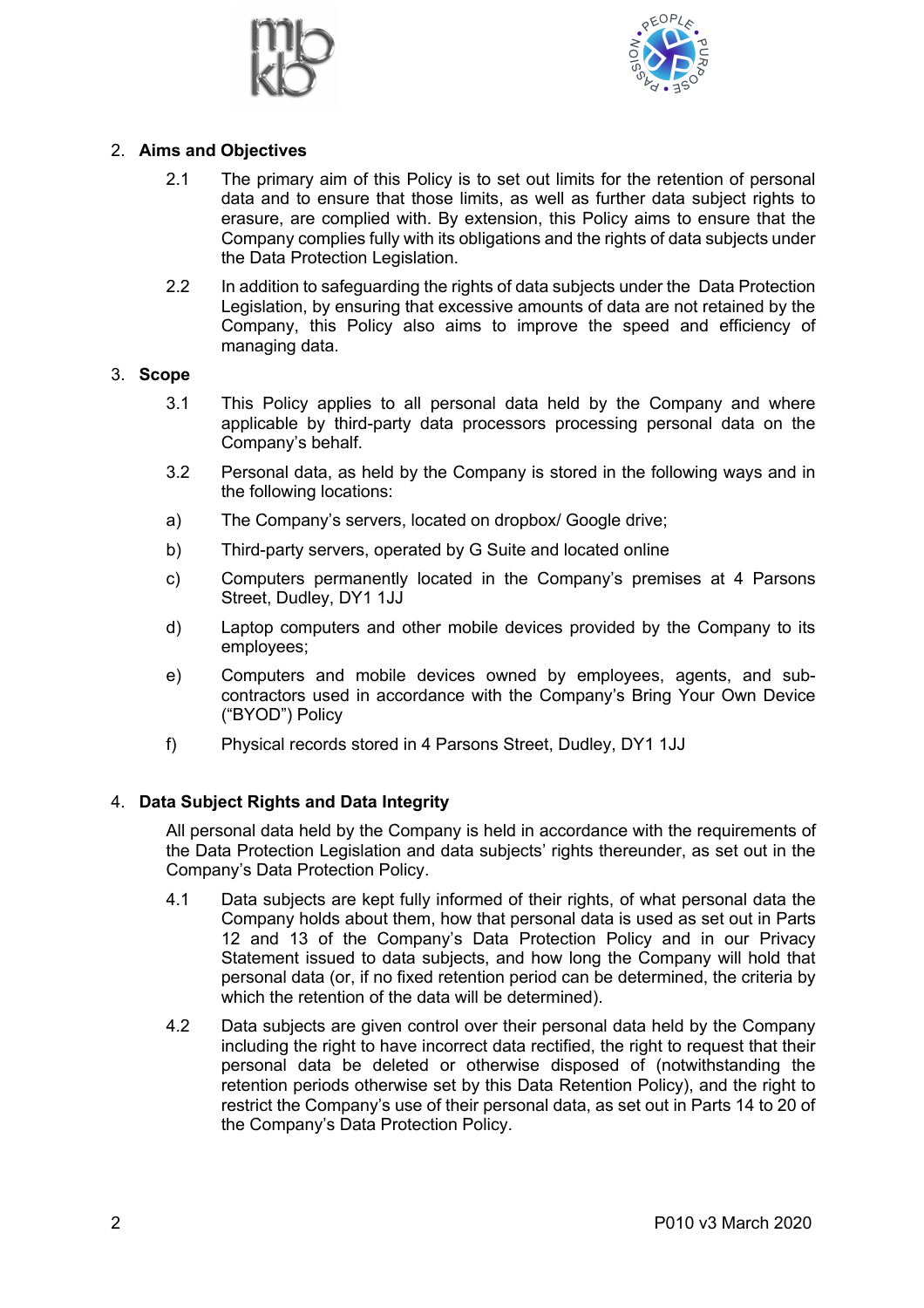



# 5. **Technical and Organisational Data Security Measures**

- 5.1 The following technical measures are in place within the Company to protect the security of personal data. Please refer to Parts 22 to 26 of the Company's Data Protection Policy for further details:
- a) All emails containing personal data must be encrypted;
- b) All emails containing personal data must be marked "confidential";
- c) Personal data may only be transmitted over secure networks;
- d) Personal data may not be transmitted over a wireless network if there is a reasonable wired alternative;
- e) Personal data contained in the body of an email, whether sent or received, should be copied from the body of that email and stored securely. The email itself and associated temporary files should be deleted;
- f) Where personal data is to be sent by facsimile transmission the recipient should be informed in advance and should be waiting to receive it;
- g) Where personal data is to be transferred in hardcopy form, it should be passed directly to the recipient or sent using signed for Royal Mail service;
- h) All personal data transferred physically should be transferred in a suitable container marked "confidential";
- i) No personal data may be shared informally and if access is required to any personal data, such access should be formally requested from Mark Bremner, CEO.
- j) All hardcopies of personal data, along with any electronic copies stored on physical media should be stored securely;
- k) No personal data may be transferred to any employees, agents, contractors, or other parties, whether such parties are working on behalf of the Company or not, without authorisation;
- l) Personal data must be handled with care at all times and should not be left unattended or on view;
- m) Computers used to view personal data must always be locked before being left unattended;
- n) No personal data should be stored on any mobile device, whether such device belongs to the Company or otherwise without the formal written approval of Mark Bremner, CEO and then strictly in accordance with all instructions and limitations described at the time the approval is given, and for no longer than is absolutely necessary;
- o) No personal data should be transferred to any device personally belonging to an employee and personal data may only be transferred to devices belonging to agents, contractors, or other parties working on behalf of the Company where the party in question has agreed to comply fully with the Company's Data Protection Policy and the Data Protection Legislation;
- p) All personal data stored electronically should be backed up weekly with backups stored **on dropbox.** All backups should be encrypted;
- q) All electronic copies of personal data should be stored securely using passwords and encryption;
- r) All passwords used to protect personal data should be changed regularly and should must be secure;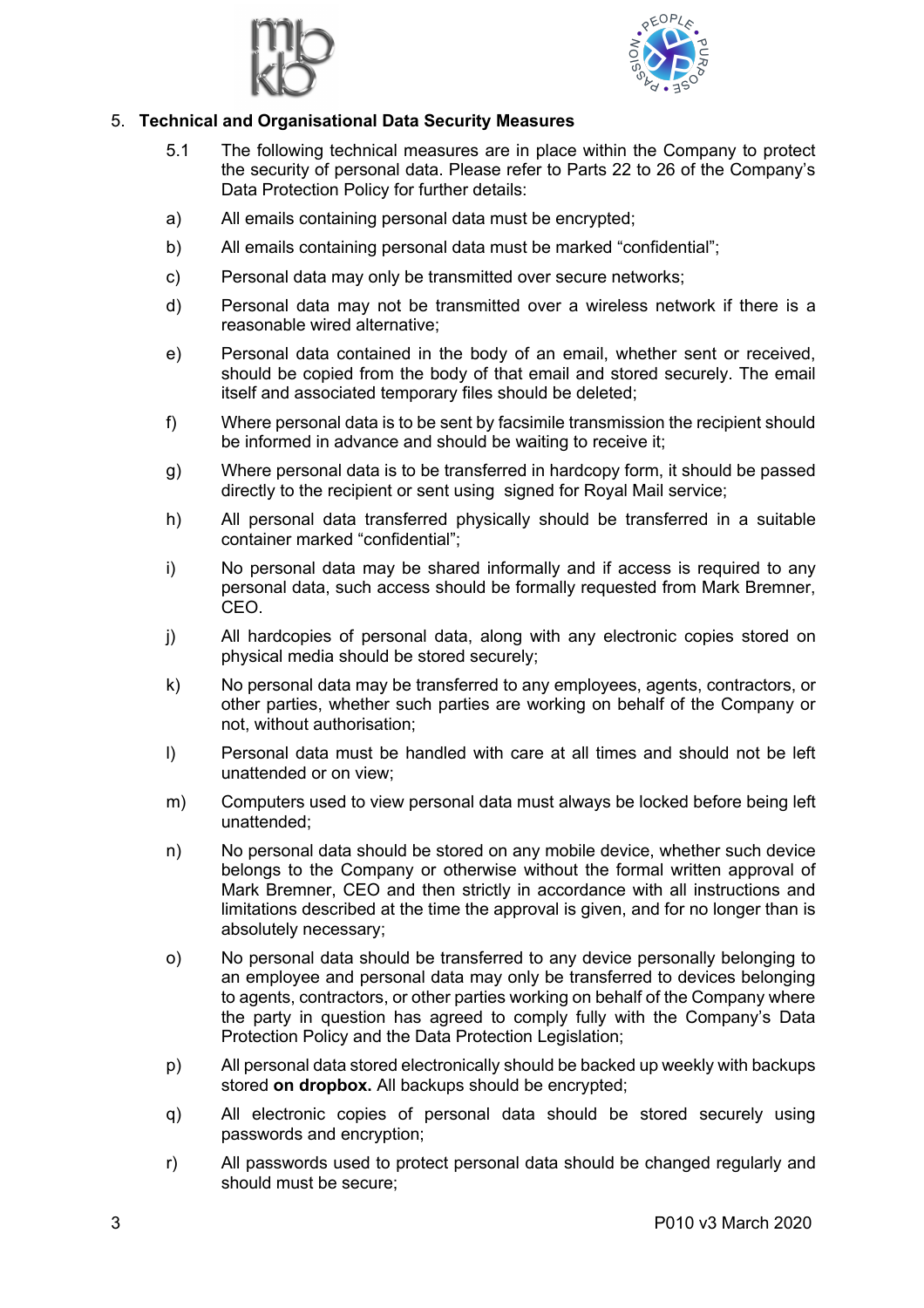



- s) Under no circumstances should any passwords be written down or shared. If a password is forgotten, it must be reset using the applicable method. IT staff do not have access to passwords;
- t) All software should be kept up-to-date. Security-related updates should be installed as soon as reasonably possible after becoming available;
- u) No software may be installed on any Company-owned computer or device without approval; and
- v) Where personal data held by the Company is used for marketing purposes, it shall be the responsibility of Mark Bremner to ensure that the appropriate consent is obtained and that no data subjects have opted out, whether directly or via a third-party service such as the TPS.
- 5.2 The following organisational measures are in place within the Company to protect the security of personal data. Please refer to Part 25 of the Company's Data Protection Policy for further details:
- a) All employees and other parties working on behalf of the Company shall be made fully aware of both their individual responsibilities and the Company's responsibilities under the Data Protection Legislation and under the Company's Data Protection Policy;
- b) Only employees and other parties working on behalf of the Company that need access to, and use of, personal data in order to perform their work shall have access to personal data held by the Company;
- c) All employees and other parties working on behalf of the Company handling personal data will be appropriately trained to do so;
- d) All employees and other parties working on behalf of the Company handling personal data will be appropriately supervised and shall only process personal data on the Company's instruction to do so;
- e) All employees and other parties working on behalf of the Company handling personal data should exercise care and caution when discussing any work relating to personal data at all times;
- f) Methods of collecting, holding, and processing personal data shall be regularly evaluated and reviewed;
- g) The performance of those employees and other parties working on behalf of the Company handling personal data shall be regularly evaluated and reviewed;
- h) All employees and other parties working on behalf of the Company handling personal data will be bound by contract to comply with the Data Protection Legislation and the Company's Data Protection Policy;
- i) All agents, contractors, or other parties working on behalf of the Company handling personal data must ensure that any and all relevant employees are held to the same conditions as those relevant employees of the Company arising out of the Data Protection Legislation and the Company's Data Protection Policy;
- j) Where any agent, contractor or other party working on behalf of the Company handling personal data fails in their obligations under the Data Protection Legislation and/or the Company's Data Protection Policy, that party shall indemnify and hold harmless the Company against any costs, liability, damages, loss, claims or proceedings which may arise out of that failure.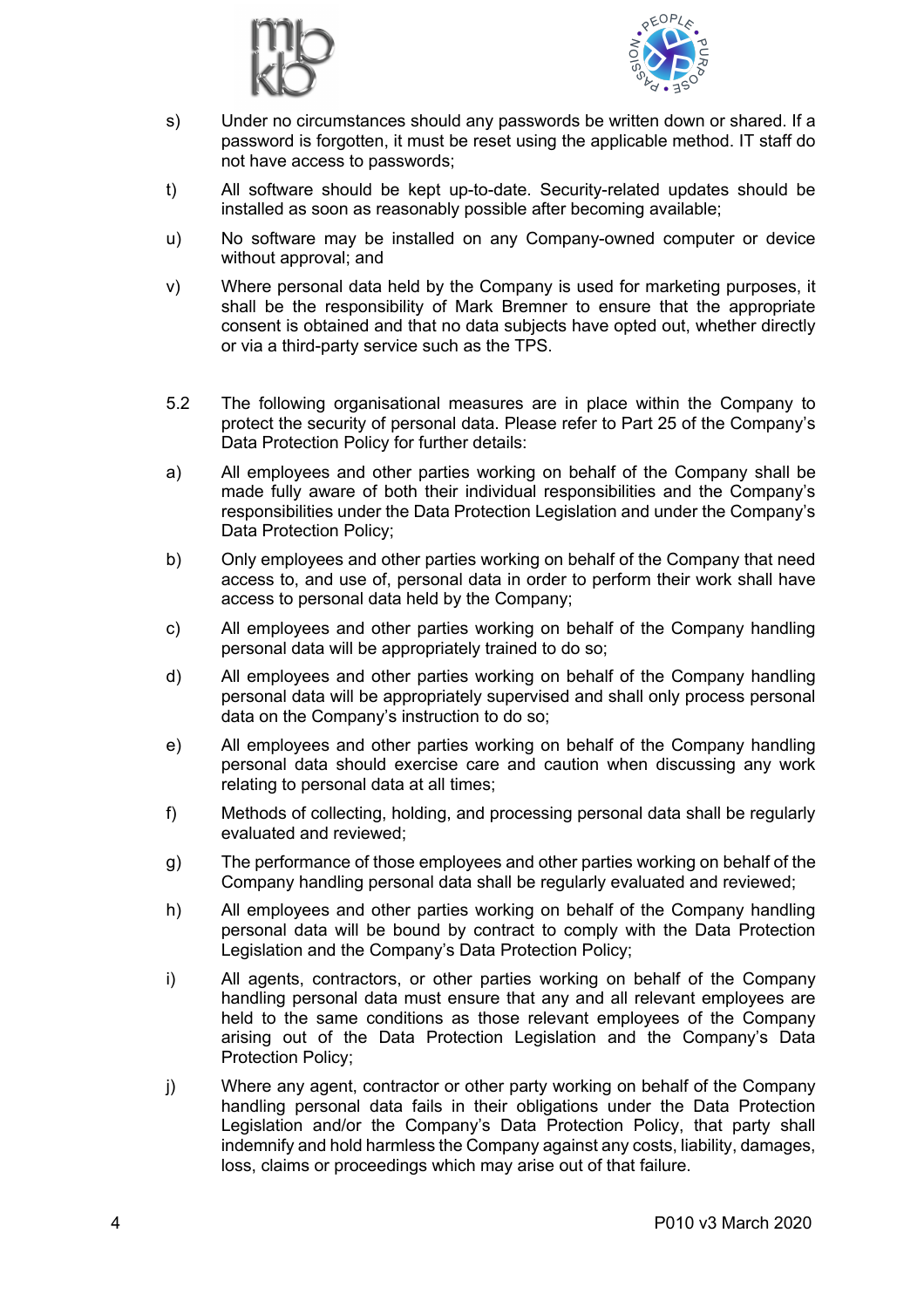



### 6. **Data Disposal**

Upon the expiry of the data retention periods set out below in Part 7 of this Policy, or when a data subject exercises their right to have their personal data erased, personal data shall be deleted, destroyed, or otherwise disposed of as follows:

- 6.1 Personal data stored electronically (including any and all backups thereof) shall be deleted, with back ups overwritten to ensure deletion;
- 6.2 Special category personal data stored electronically (including any and all backups thereof) shall be deleted with back ups overwritten to ensure deletion;
- 6.3 Personal data stored in hardcopy form shall be shredded in compliance with Data Protection Legislation rules and then disposed of;
- 6.4 Special category personal data stored in hardcopy form shall be shredded in compliance with Data Protection Legislation rules and then disposed of;

# 7. **Data Retention**

- 7.1 As stated above, and as required by law, the Company shall not retain any personal data for any longer than is necessary in light of the purpose(s) for which that data is collected, held, and processed.
- 7.2 Different types of personal data, used for different purposes, will necessarily be retained for different periods **(**and its retention periodically reviewed), as set out below.
- 7.3 When establishing and/or reviewing retention periods, the following shall be taken into account:
- a) The objectives and requirements of the Company;
- b) The type of personal data in question;
- c) The purpose(s) for which the data in question is collected, held, and processed;
- d) The Company's legal basis for collecting, holding, and processing that data;
- e) The category or categories of data subject to whom the data relates;
- 7.4 If a precise retention period cannot be fixed for a particular type of data, criteria shall be established by which the retention of the data will be determined, thereby ensuring that the data in question, and the retention of that data, can be regularly reviewed against those criteria.
- 7.5 Notwithstanding the following defined retention periods in Part 7 of our Privacy Notice, certain personal data may be deleted or otherwise disposed of prior to the expiry of its defined retention period where a decision is made within the Company to do so (whether in response to a request by a data subject or otherwise).
- 7.6 In limited circumstances, it may also be necessary to retain personal data for longer periods where such retention is for archiving purposes that are in the public interest, for scientific or historical research purposes, or for statistical purposes. All such retention will be subject to the implementation of appropriate technical and organisational measures to protect the rights and freedoms of data subjects, as required by the Data Protection Legislation.